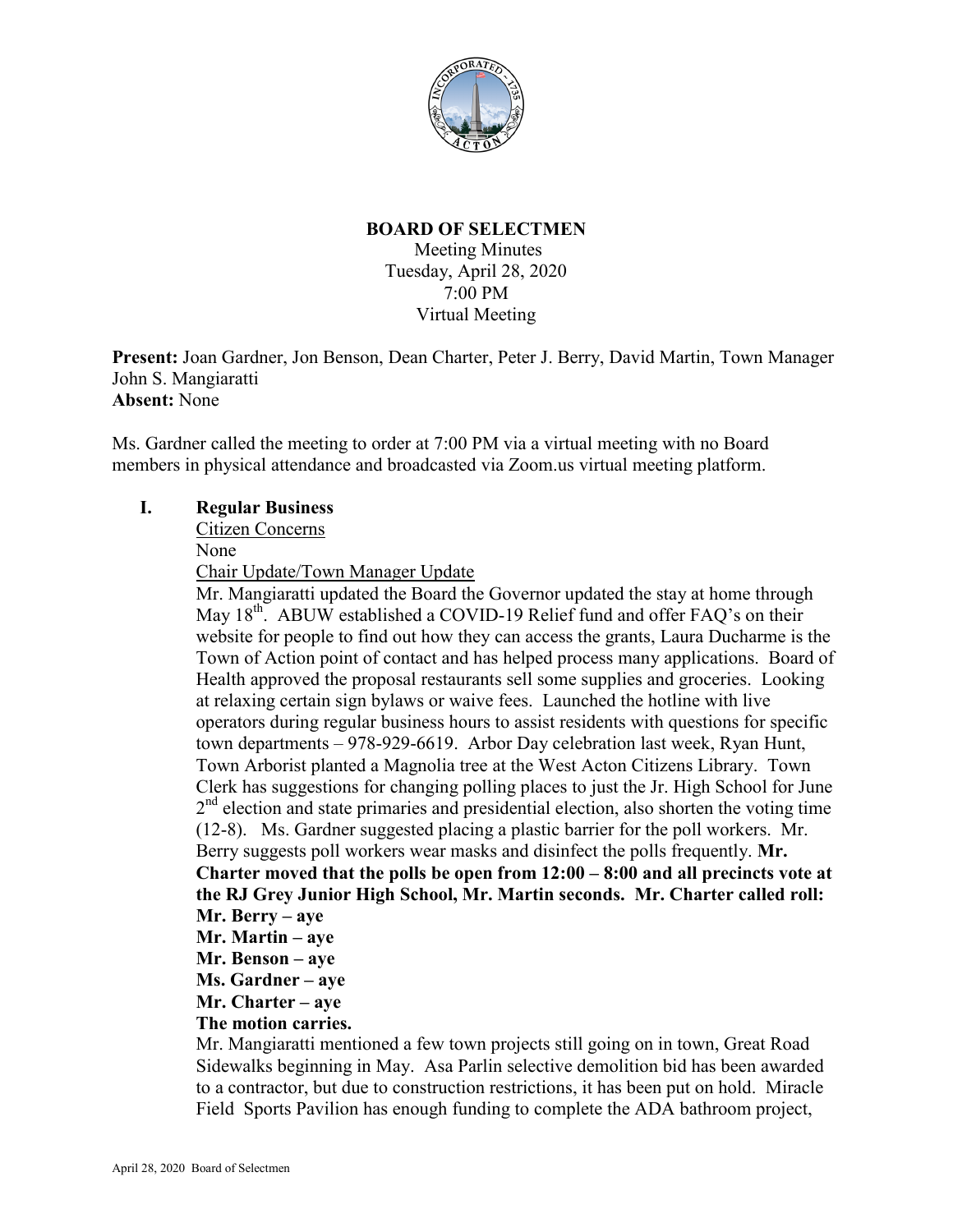

and CPC funds for the second building as soon as construction is allowed due to the current non-essential restriction.

# **II. New/Special Business**

1. Board to Continue Discussions Regarding COVID-19 and Board and Committee Requests for Virtual Meetings – Land Stewardship Committee, Council on Aging Board, and Conservation Commission

**Mr. Charter moved to approve meetings of the Historic District Commission, 53 River Street Master Plan Committee, Recreation Commission, Land Stewardship Committee, Council on Aging Board, and Conservation Commission, Mr. Benson seconded. Mr. Charter called the roll:**

**Mr. Berry – aye** 

**Mr. Martin – aye** 

**Mr. Benson – aye** 

**Ms. Gardner – aye** 

**Mr. Charter – aye** 

# **The motion carries.**

Mr. Benson added an update regarding the HPP and the extension of public comment to the evening of May 4<sup>th</sup>, with an additional joint virtual meeting of the PB and BOS on May  $12^{th}$ , and a revised draft available on Wednesday, May  $6^{th}$ . Further verbal public comments will be at the discretion of the BOS, or an additional meeting if necessary on May 19<sup>th</sup> if further comments need to be addressed and updated in the draft HPP. Mr. Berry mentioned a volunteer application for the ACHC from Janet Adachi and recommends bypassing the interview and to have her appointed by the BOS. Will be on as an agenda item at a future meeting.

- 2. Board to Continue Discussion on the Acton Boxborough Farmers Market
	- Mr. Martin updated the Board for the request to use the Elm Street playground. Board of Health met to discuss the location, and requested everyone wear masks, and all health standards of grocery stores, a parking plan, and crowd control plan. The vendor arraignments around tennis courts is sufficient for allowing a one-way traffic flow. ABFM will provide hand washing stations. Mr. Charter suggested that the town staff work on the no parking order in front of the tennis courts. **Mr. Benson moved to approve the use of the Elm Street playground for the ABFM in accordance with the safety protocols from the BOH, Mr. Martin seconds. Mr. Charter called the roll: Mr. Berry – aye Mr. Martin – aye Mr. Benson – aye Ms. Gardner – aye** 
		-
		- **Mr. Charter aye The motion carries.**
- 3. Board to Discuss Emergency Order on Selling Groceries